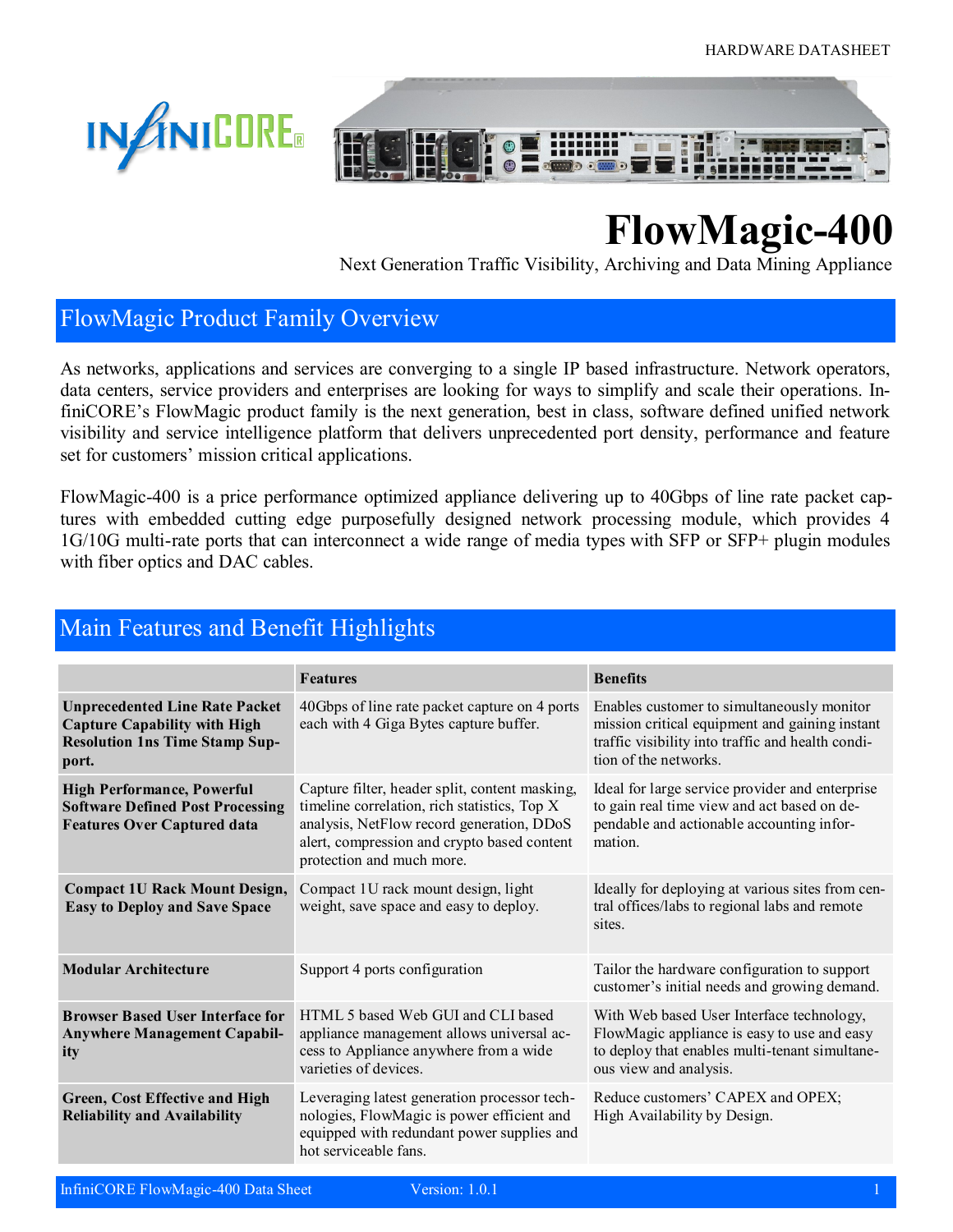

# FlowMagic-400 External Interfaces Specification

| <b>Function</b>                                                       | Compliance                                                                                                                                                                                                   | <b>Type</b>                                                                                                          | Quantity                                            |
|-----------------------------------------------------------------------|--------------------------------------------------------------------------------------------------------------------------------------------------------------------------------------------------------------|----------------------------------------------------------------------------------------------------------------------|-----------------------------------------------------|
| <b>Quad mode</b><br>10/100/1000 Mbps,<br><b>10 Gbps Traffic Ports</b> | IEEE 802.3ae 10 Gigabit Ethernet<br>IEEE 802.3aq 10GBASE-LRM<br>SFP+ MSA, Revision 4.1<br>Direct-attach Copper Support up to 10<br>meters<br>10/100/1G SFP with SGMII and Auto<br><b>Negotiation Support</b> | 10G SFP+ Fiber Optics<br>10G SFP+ Passive DAC<br>Cable<br>1G SGMII Based SFP for<br>Fiber Optics and RJ-45<br>Copper | $\overline{4}$                                      |
| 10/100/1000 Mbps Management<br>Port                                   | Copper RJ-45<br>10/100/1000BASE-T<br>Category 5, Category 5e, Category 6<br><b>UTP</b>                                                                                                                       |                                                                                                                      | $\overline{2}$                                      |
| 10/100/1000 Mbps Management<br><b>Port with BMC Support</b>           | 10/100/1000BASE-T<br>Copper RJ-45<br>Category 5, Category 5e, Category 6 UTP                                                                                                                                 |                                                                                                                      | N/A                                                 |
| <b>10GBase-T Management Port</b>                                      | IEEE 802.3 10GBase-T<br>Copper RJ-45                                                                                                                                                                         |                                                                                                                      | N/A                                                 |
| 10GBase-SFP+ Management Port                                          | IEEE 802.3 10GBase-SR<br>10G SFP+ Fiber Optics                                                                                                                                                               |                                                                                                                      | N/A                                                 |
| <b>Console Port</b>                                                   | 115200 Baud 8 Bit Data No Parity 1 Stop Bit Serial                                                                                                                                                           |                                                                                                                      | 2 $(1$ at front<br>panel and 1 at<br>rear panel)    |
| <b>Rear Panel USB Port</b>                                            | USB 2.0 High Speed                                                                                                                                                                                           | <b>USB 2.0</b>                                                                                                       | $\overline{2}$                                      |
| <b>Front Panel USB Port</b>                                           | USB 2.0 High Speed                                                                                                                                                                                           | <b>USB 2.0</b>                                                                                                       | $\overline{2}$                                      |
| <b>VGA Port</b>                                                       | VGA DB-15 Connector                                                                                                                                                                                          | $DB-15$                                                                                                              | $\mathbf{1}$                                        |
| 3.5" Local Hard Drive with RAID<br><b>Support</b>                     | 3.5" Hard Drive<br>SATA-II Hot Swappable Bays                                                                                                                                                                |                                                                                                                      | $\overline{4}$<br>(3 available for<br>data storage) |
| Mellanox ConnectX-3 40Gbps In-<br>finiBand Port                       | InfiniBand 40Gbps QSFP Connectivity                                                                                                                                                                          | QSFP 40Gbps Fiber Optics                                                                                             | N/A                                                 |
| Front Panel Accessible Power But- Push Button<br>ton                  |                                                                                                                                                                                                              | Push Button                                                                                                          | $\mathbf{1}$                                        |
| <b>Front Panel Accessible Reset But-</b><br>ton                       | <b>Reset Button</b><br><b>Reset Button</b>                                                                                                                                                                   |                                                                                                                      | $\mathbf{1}$                                        |
| <b>Front Panel Accessible Rear Loca-</b><br>tor Button                | Turn on location LED on Rear                                                                                                                                                                                 | Push Button                                                                                                          | N/A                                                 |
| <b>Front Visible LED Panel</b>                                        | System Overheat LED<br><b>LAN Activity LEDs</b><br><b>HDD Activity LED</b><br>Power LEDs                                                                                                                     | LEDs                                                                                                                 | $\sqrt{5}$                                          |
| <b>Redundant Power Supply</b>                                         | 400W (80+) Gold Level Power Supply<br>110-240V AC 50-60Hz Class I                                                                                                                                            | $1+1$                                                                                                                | $\overline{2}$                                      |
| Keyboard/Mouse                                                        | PS/2 Keyboard and Mouse Ports                                                                                                                                                                                | PS/2                                                                                                                 | $2\,$                                               |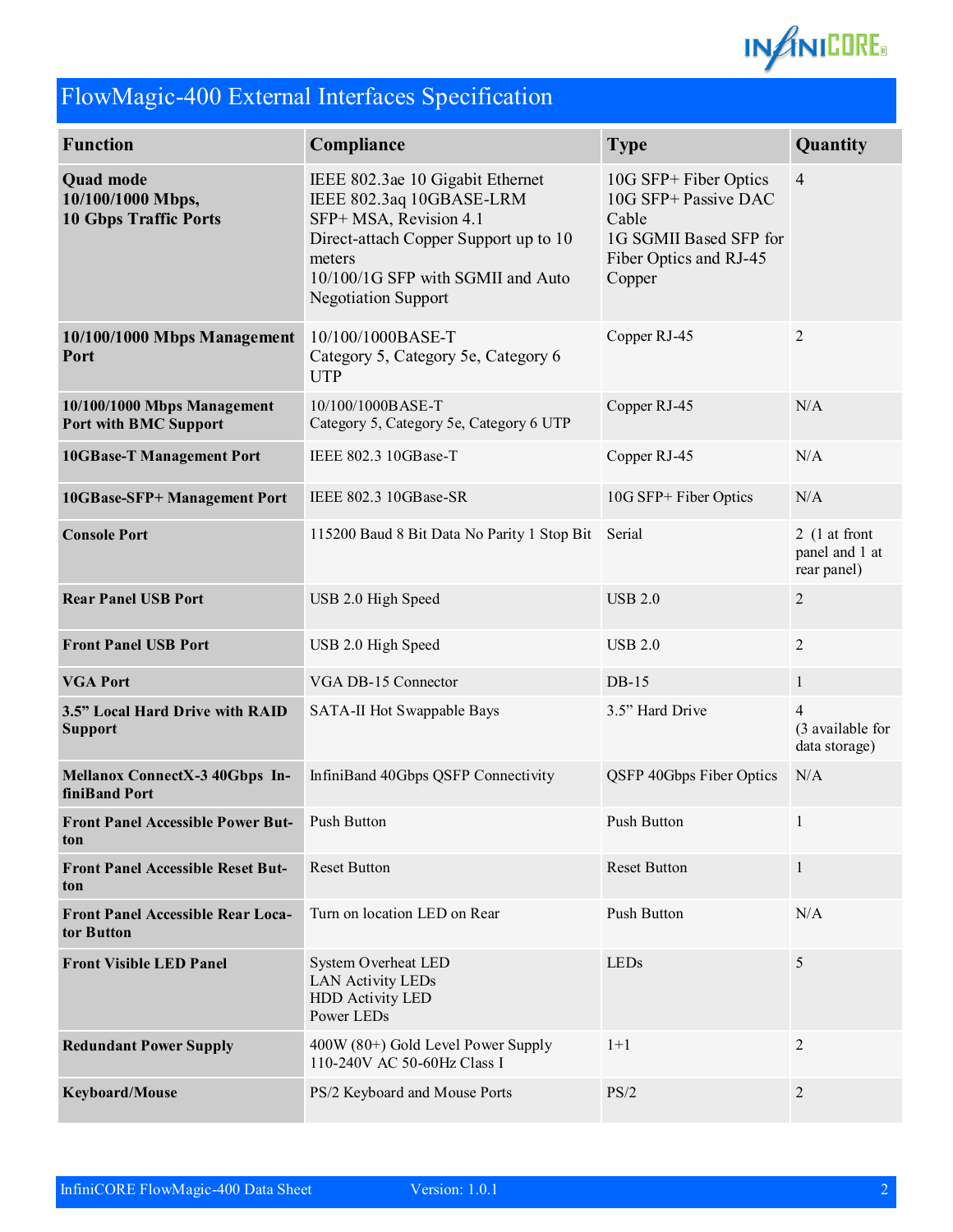

### FlowMagic-400 Rear Panel Features



### FlowMagic-400 Front Panel Features

#### **System Status LEDs**

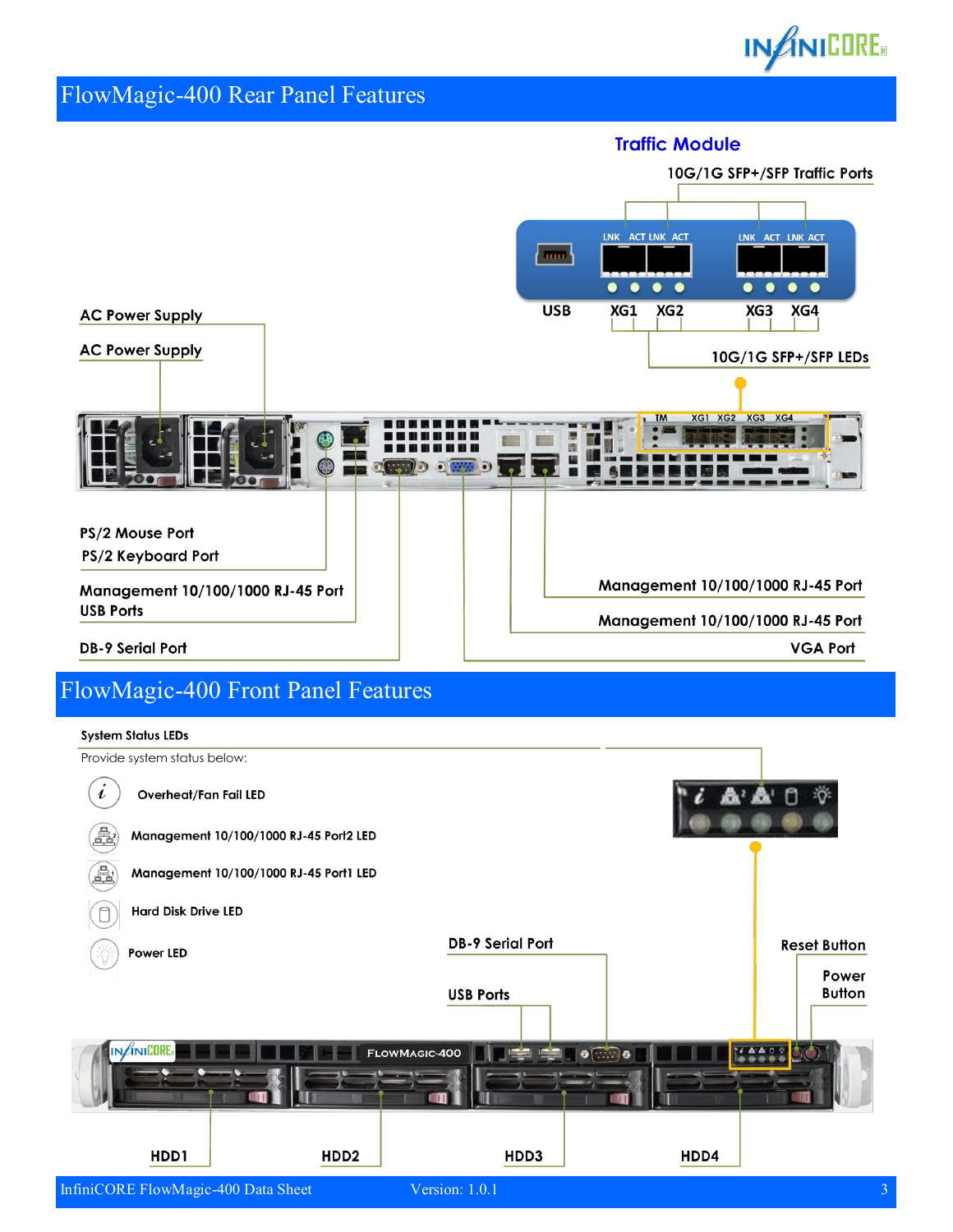

# FlowMagic-400 Foundation Package

| <b>Features and Packages</b>                         | <b>Description</b>                                                                                                                                                                                                                                                |
|------------------------------------------------------|-------------------------------------------------------------------------------------------------------------------------------------------------------------------------------------------------------------------------------------------------------------------|
| <b>InfiniOS 64Bit Operating System</b>               | The latest generation InfiniCORE 64 bit Operating System                                                                                                                                                                                                          |
| <b>HTML 5 Based Web Management User</b><br>Interface | Operating system independent Web UI supports access from Google Chrome, Mozilla<br>Firefox, Microsoft Internet Explorer 9,10 and Apple Safari.                                                                                                                    |
| <b>Software Defined Data Plane Orchestra-</b><br>tor | Manage up to 4 Traffic Ports                                                                                                                                                                                                                                      |
| High Performance Traffic Capture Pack-<br>age        | Highly optimized Line Rate Traffic Capture Package including capture filter, Time<br>Stamping, capture size limiter, Header-Body Split, source port tagging etc.                                                                                                  |
| <b>Stats Master Package</b>                          | Collecting statistics from capture ports such as Receive Octs; Frames; Broadcast<br>Frames; Unicast Frames; Multicast Frames; Frame Length Histogram;<br>Total Error Frames; Short, Oversize, Jabber, FCS Error, Symbol Error Frames<br>IP/UDP/TCP Checksum error |
| <b>Storage Orchestrator</b>                          | Store captured traffic into network attached storage system via NFS or standard net-<br>work based file system; Automatic space recycling is supported.                                                                                                           |
| <b>High Availability Capture Port Teaming</b>        | Configure two capture ports to form Active and Standby pair. Traffic on standby port<br>will be captured only when active port loses link.                                                                                                                        |
| <b>High Availability Storage Port Teaming</b>        | Configure two storage ports to form Active and Standby pair. Storage traffic will be<br>sent through standby port only when active port loses link                                                                                                                |
| <b>Crystal View Packet Decoder Package</b>           | Provide instant traffic decoding and display from the Web interface. Multi-format<br>display such as packet brief, packet details and Hex format are supported.                                                                                                   |
| <b>Drill Master Traffic Export Package</b>           | Drill Master Traffic Export Package supports to extract full or subset of captured traf-<br>fic into standard PCAP format. Traffic can be filtered before export. Traffic can be<br>split into predefined file size.                                              |

### FlowMagic-400 Optional Package

Please Contact InfiniCORE regional distributors or InfiniCOREsales for details regarding to optional packages.

| <b>Features and Packages</b>    | <b>Description</b>                                                                                                                                                                                                                                                                                                         |
|---------------------------------|----------------------------------------------------------------------------------------------------------------------------------------------------------------------------------------------------------------------------------------------------------------------------------------------------------------------------|
| <b>Privacy Defender Package</b> | Privacy Defender incorporates the latest traffic scanning technology to mask out pri-<br>vacy sensitive data. Data pattern can be expressed in predefined data format or simpli-<br>fied regular expression.                                                                                                               |
| <b>Store Compressor Package</b> | Store Compressor package compresses the captured traffic using industry standard<br>GZIP file format (RFC1952) before sending the captured data to storage.                                                                                                                                                                |
| <b>Store Safe Package</b>       | Store Safe Package enables customer to encrypt captured traffic before sending to<br>storage infrastructure. Store Safe is critical to improve the safety of captured data<br>against physical intrusion or breach. It prevents capture data from becoming security<br>hot spot and improves data safety to high standard. |